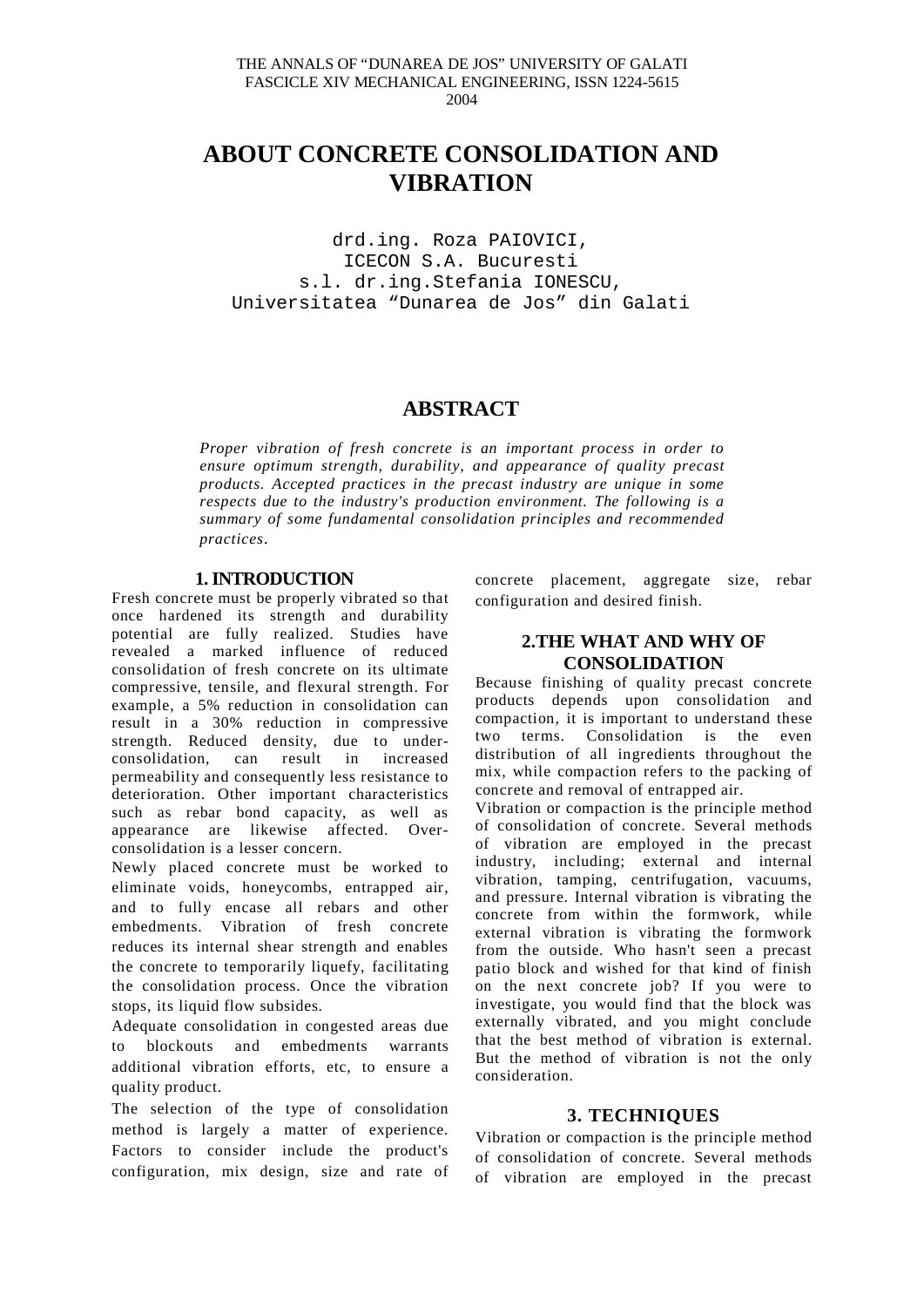industry, including; external and internal vibration, tamping, centrifugation, vacuums, and pressure. An American Concrete Institute Committee on Consolidation of t Concrete has defined several of these methods in a manual of practice, a portion of which included as **Attachment A** of this bulletin.

#### **3.1. INTERNAL VIBRATION**

Internally vibrated, vertically cast concrete requires craftsmanship and must be done with care. Many European countries require a vibrator operator to be licensed, which can mean a 10-year apprenticeship. In the United States, no license is required and there are few consolidation courses available.

A vibrator operator for vertically cast, internally vibrated concrete should ask two questions:

- Ø How far apart should I insert the vibrator?
- Ø How deep should I penetrate the subsequent lift?

To answer these two questions a contractor needs to know the rheology of the mix (discussed later) and the radius of influence of the vibrators that are to be used.

Knowing the radius of influence, multiply by 1.5 to attain the center-to-center insertion spacing. Internal vibrators never influence downward when used vertically. The vibration rays curve upward at about a 30-degree angle \* when immersed in low-slump concrete, and to a lesser upward angle in high slump concrete. The shape of the area of influence is an inverted cone, with the cone's vertex being the nose of the vibrator.

When you place concrete into vertical forms with a bucket and use internal vibration, each bucket load will be "melted down" prior to vibrating the lift (a 2-foot lift is recommended for internal vibration). But note that the melting down process is simply to get an even lift, and you have to avoid moving the concrete horizontally, which could lead to segregation.

Internal vibration is very effective for wet-cast concrete. Surface finishes, however, can often be enhanced by utilizing both stingers and form-mounted vibrators. The following recommendations will help ensure effective stinger vibration.

• Vibration time depends on frequency - the higher the frequency, the less vibration time needed.

• Frequency will be reduced by about 20-25 percent, when the stinger is immersed in the concrete.

• The diameter of the stick should be the wall thickness of the product being poured, divided by four.

• Overlap the "field of action" (vibrating radius) throughout the pour. Doing this will bond the batches and lifts of concrete together into a monolithic pour.

• Completely immerse the stinger into the concrete.

• Immerse vertically and quickly (about one foot per second), but withdraw slowly (about three seconds per foot).

• Put the stinger into each area of concrete, only once.

• When concrete is poured in layers, place the stinger about six inches into the previous layer.

• Start vibration when the stinger is completely submerged into the concrete.

• Stop vibration when the surface becomes shiny and there are no more breaking air bubbles. . These vibrators use eccentric (unbalanced) weights to generate the vibratory forces. Generally, they can be adjusted for both amplitude and frequency. Form vibration is faster than stinger vibration, but the forms usually need to be stronger.

Some tips for form vibration:

• Don't fasten the vibrators directly onto the form. Mounting brackets should be welded onto a form stiffener with the vibrator attached to the mounting bracket.

• Vibrator location is critical. They must be mounted on the form at locations where their potential will be maximized (confirm with vibration supplier).

• Check with your vibrator supplier to determine the size of vibrator required for your product. The vibratory force required can vary from the total weight of the form and concrete divided by two; for walls, to as much as two or three times the total form and concrete weight to achieve zero-slump concrete.

• Start vibration when the concrete is about six inches above the vibrator.

• Stop vibration when the concrete has a level, glossy surface and there are no more breaking air bubbles.

• Fully tie rebar cages to ensure that their positions are maintained during the consolidation effort and to reduce the potential for adverse vibrations that could compromise the concrete-rebar bond.

The primary factors that influence the effectiveness of internal vibrators are the vibrator`s head diameter, frequency and amplitude. Head diameter for range from %" to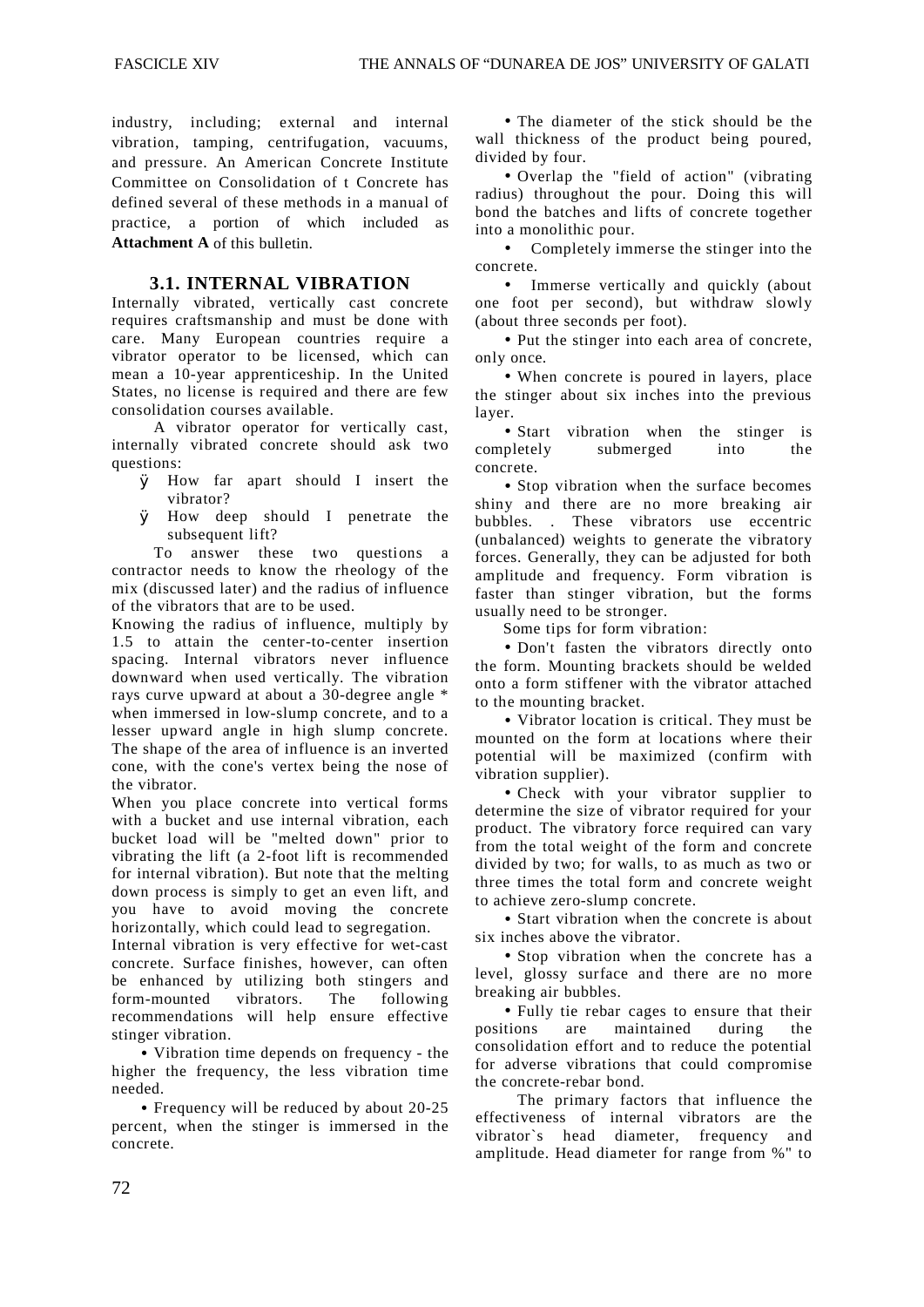*T* dia. and are available in varied shapes. However, larger diameter heads are not employed in the precast industry. Internal vibrator frequencies range from 4,000 to 15,000 vpm and many have variable frequencies and amplitudes to accommodate a wide range of use.

Internal vibrators should be vertically dropped into the concrete, allowed to vibrate in place (e.g., 5-15 seconds for wet mixes or up to 2-3 minutes for stiff mixes) and then removed. The with drawl should be at a some what quicker rate than its placement. Vibrators should not be used to transport concrete laterally. An internal vibrator should slightly penetrate into the previous lift to ensure an adequate bond, note sketch below.



#### **Correct Incorrect**

Figure 1. Internal Vibration of Top Lift Care should be taken to avoid touching or damaging the formwork.

## **3.2. EXTERNAL VIBRATION**

External vibration also requires a qualified operator, but more important is the position of the vibrators or vibrator brackets on the form. External vibrators also have radii of influence, and positioning the vibrator locations should follow the 1.5-times-the-radius rule. The shape of the area of influence is a hemisphere centered on the location of the vibrator. A concrete element that is thicker than the radius of influence of the vibrator will require vibrators on both sides of the formwork. If vibrators are required on both sides, never position them directly opposite one another- typically the backside or second-side vibrator locations should be positioned at the halfway points of the front side.

If the height of the element is greater than the radius of influence, a second set of vibrators or mounting brackets is needed if the vibrators are to be moved from location to location. If a vibrator track is used, the track should be installed vertically, since entrapped air migrates vertically, not horizontally. Unlike an internal vibrator that can easily be moved vertically, external vibration is usually started when the first concrete is discharged into the form and operated until the form is filled. The lift depth should be 1.3 times the radius of influence and may be greater than the 2 feet recommended for internal vibration. The time duration should not exceed the 2-inches-per-second or 3-inches-persecond rule, or the vibrators must be activated intermittently to allow the vibrator to density the concrete and assist in the migration of entrapped air.

If the vibrators operate continually without observing timing constraints, the formwork will be overstressed, and the entrapped air will appear in pockets at the outer extremities of the radii of influence.

With both internal and external vibration, the weight of concrete helps consolidate the lower lifts, but gravity's effect in the upper parts of the lift is negligible. The top lift should be revibrated for aesthetically pleasing concrete or for any high-quality concrete, and this can be done well after placement is complete. An internal vibrator, properly equipped to allow the vibrator to remain in a horizontal position, can be pulled horizontally through the top section of concrete. This step can often be delayed by an hour or more, allowing the concrete to density by gravity, and it greatly improves both the density and appearance of the concrete in the top area of a vertical placement by reducing bug holes. The technique requires practice and will not be feasible for every application, especially in areas of reinforcing congestion. This technique is possible only for external vibration when multiple vertical vibrator locations are used.

Formwork for externally vibrated concrete construction must be watertight to prevent water or grout leakage and to achieve the best possible finishes. Water tightness in either conventional or custom-built forms adds to the cost, and conventional formwork is rarely watertight. To produce a watertight form, compressible gasketing between each form joint and tie hole is necessary, and the compressed gasket must be able to expand in the joint when the face sheet deflects due to differential pressure. Externally vibrated formwork is also very susceptible to uplift due to the formwork developing a slight batter during vibration, or due to increased lateral stresses on the base anchorage if the vibrators are operated sequentially, although sequentially operated external vibration is a necessity for most jobs.

Vibration tables, external form vibrators, drop tables and other specialized equipments are common in precast plants. Specialized equipment can offer product specific benefits ofering more uniform control and greater overall economy.

Vibration tables are unique to the precast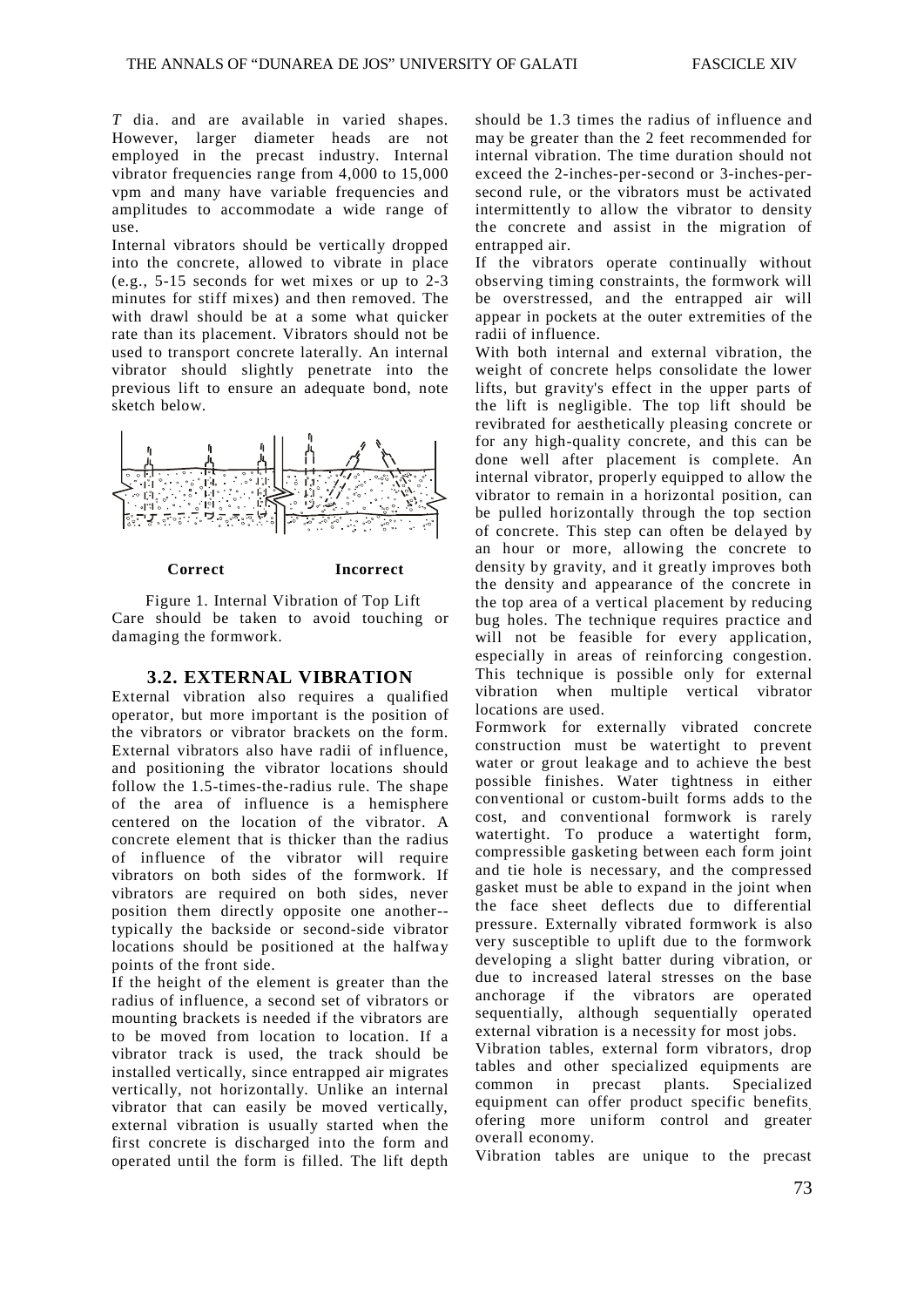industry. Vibration tables are rigid decks mounted on flexible supports which operate at 3,000 to 6,000 vibrations per minute (vpm).

External form vibrators should be mounted just below poured concrete surfaces and have frequencies ranging from 2,000 to 6,000 vpm. Precautions should be exercised to ensure that a pumping action is not created that could introduce air into the fresh concrete.

Drop tables are also unique to the precast industry. This equipment employs a lowfrequency, high amplitude method of shock compaction.

All consolidation equipment should be adequately secured and the formwork should be sufficiently study to resist the repeated vibration and/or shock loads. Locking mechanisms are recommended on connectors as needed.

# **4. MIX CONSIDERATIONS**

Many people in our industry have the misconception that external vibration can produce aesthetically pleasing concrete with any mix. With the heavy use of admixtures today, very low-slump mixes are not as common as they once were. But whether slump has been increased by water or by admixture, the potential for segregation is great with poorly proportioned mixes. For aesthetically pleasing concrete, the rheology of the mix is much more important than slump. Rheology is defined in ACI 309 as "the science that deals with the flow of materials," and this includes the deformation of hardened concrete, the handling and placing of freshly mixed concrete, and the behavior of slurries and pastes. The rheology of concrete is characterized by three properties: stability, compactability, and mobility.

Stability is fresh concrete's ability to resist segregation as it flows into forms.

Compactability is a measure of how easily the concrete is compacted and is the most-abused characteristic of vertical concrete's rheology. Highly sanded mixes are the norm, and the results they produce are not aesthetically pleasing, durable, or generally acceptable. Compactability can be checked in the field by placing some of the mix in a pile in a wheelbarrow and then vibrating the concrete with the internal vibrator that is to be used on the job, or vibrating the wheelbarrow for external vibration. In either case, observe the reaction of the concrete. If consolidation occurs almost instantaneously, the mix is compactible. This is not a highly scientific method, but it tells us a lot about how the concrete will behave in the formwork.

## **6. EXCESSIVE VIBRATION**

Over-vibrated concrete has a very wet surface and a layer of mortar without coarse aggregate. When over-vibration is evident, the slump should be reduced. Over-consolidation, however, is normally not a significant concern and rarely occurs in the precast industry. In fact, in cases in which the appearance of the concrete surface is important, it is common to double the normal vibration time to ensure a smooth, defect-free finished surface. This depends upon the type of vibration system, so check with the vibrator supplier.

## **5.HOW DO VIBRATORS WORK?**

Vibrators impart a vibratory force into the concrete through a combination of frequency and amplitude. Frequency is the number of vibration cycles per minute, and is expressed as "rpm" or "vpm." It is noisier than amplitude and more effective with lighter mass. It moves the sand and slurry around the rock, and governs liquefaction.

Vibration of fresh concrete reduces its internal shear strength and enables the concrete to temporarily liquefy, facilitating the consolidation process. Once the vibration stops, its liquid flow subsides.

Amplitude is more effective with a heavier mass of concrete. It moves the rocks and determines the radius of action. It may be simpler to think of frequency as the number of times that the vibratory forces occur, while amplitude is the distance that the force is "thrown." A light, thin section, for example, would be vibrated at a high frequency and low amplitude, because high amplitude would throw the concrete out of the form. Heavier, thicker sections, on the other hand, are more effectively vibrated with higher amplitude and lower frequency.

Vibrators, either internal or external, are characterized by their frequency and amplitude of vibration. Optimum frequencies and amplitude will vary with mix design, form configurations, and other factors. For example lower water-cement ratios, greater cement contents, greater angularity of coarse aggregate all require greater compactive efforts. Also, superplasticized concretes typically require 20- 50% of the compactive effort of conventional concretes and can effectively employ smaller diameter internal vibrators.

The ideal vibrator is one in which the frequency and amplitude can be varied ranging from lowfrequency, high-amplitude during initial consolidation to high-frequency, low-amplitude at final consolidation,

Fresh concrete should be vibrated until all voids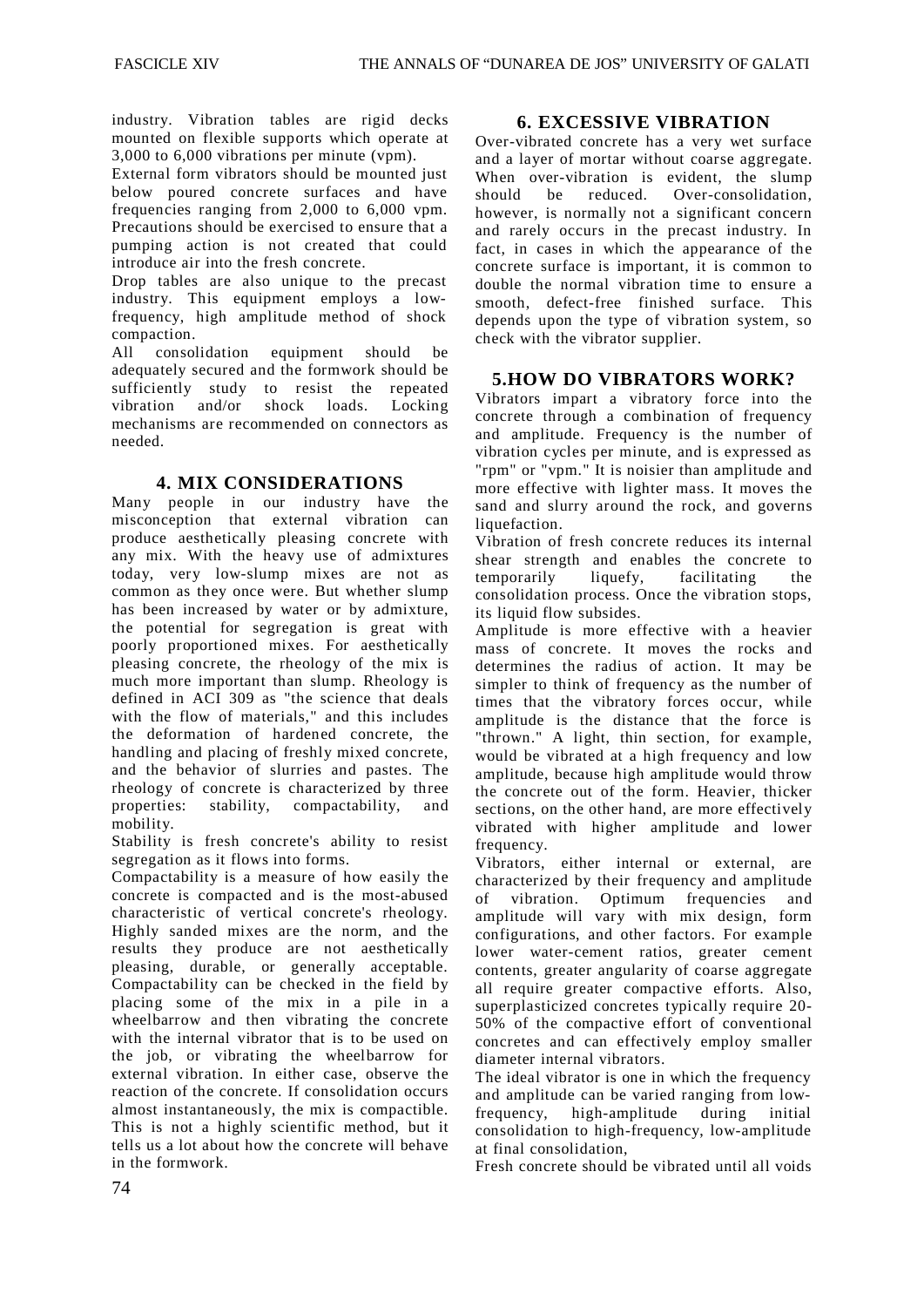and entrapped air pockets are released. The consolidation of the concrete will be evident when escaping air bubbles cease.

Full consolidation can be judged by the formation of a mortar rich appearance on the concrete surface and, in cases, a noticeable difference in the sounds emanating from the vibrator. If a concrete is over-vibrated its surface will appear very wet and have a layer of mortar without coarse aggregate. When overvibration is evident the slump rather than the amount of vibration should be reduced. Overconsolidation is normally not significant concern. In fact, in cases in which the appearance of the concrete surface is important, it is common to double the normal vibration time to ensure a smooth defect free finished surface.

Re-vibration of concrete after initial consolidation is an accepted practice as necessary to weld successive lifts together.

Fully tied rebar cages are urged to ensure that their positions are maintained during the consolidation effort and to reduce the potential for adverse vibrations that could compromise the concrete-rebar bond.

#### **7. CONSOLIDATION METHODS**

Consolidation of precast concrete products can be accomplished using a variety of vibration methods. An optimal vibration system depends upon the concrete mix design and whether the concrete to be consolidated is wet-cast or drycast. External vibration can be accomplished with forms and tables, while stingers (spuds, pencils, sticks, pokers) are used for internal vibration. Dry-cast concrete can be vibrated with vibrators mounted on external and/or internal forms, while some systems utilize a vibrating table that imparts vertical vibratory forces to the concrete.

#### **8. TYPES OF VIBRATORS**

Several different types of vibrators are used in the precast concrete industry. Each has its advantages for a given application.

A variety of features are offered with each type of vibrator. These features include adjustable speed and force (frequency and amplitude), remote converters, and various types of mounting brackets. Vibrator types are:

- electric  $(115 \text{ volt} / 220 \text{ volt})$
- pneumatic
- operating pressure
- turbine models
- hydraulic
- compaction tables
- foot pedal, on-off switch

Some high-end features can result in great benefits for a precaster. For example, a producer of box culverts installed radio control of an inverter-driven vibrator, with great benefits. The casting process included a vibrating system with a variable-speed drive. The inverter was usually moved away from the product to allow for more room during casting. However, this set-up usually required a worker to be assigned to running the inverter.

Radio control of the variable-speed drive was installed. This has saved lots of footsteps (25- 30 each way) for workers and often completely freed up a worker. The crew likes it because they can run the vibrators without leaving the product during casting. An additional feature is that they can vary the frequency with the radio controller, as needed.

#### **9. CONCLUSION**

Surface imperfections can be caused by either under-vibration or over-vibration. Undervibration generally results in honeycombing, excessive entrapped air, and sand streaks. The results of over-vibration can be segregation, form deflection, form damage, and sand streaks. It may take a few trial runs to determine which combination of frequency and amplitude, as well as vibration time, are correct for a given product.

It is important to recognize that the vibration of dry-cast products is very different from wetcast vibration. Suppliers of dry-cast systems design their forms to work with their specific vibration system. It is not, therefore, a good idea to "mix and match" forms that were designed for one system with a vibration system supplied by another manufacturer.

Dry-cast forms are specially designed to withstand the high vibratory forces that are required for zero-slump concrete. As a result, they are generally more expensive than wet-cast forms.

#### **REFERINCE**

[1] **Bartos, P.** *Fresh Concrete: Properties and Tests,* Elsevier.  $(1992)$ ;

[2] **Ford, J.** *Internal or external vibration? Done correctly, either will produce a high-quality finish - of concrete,* Concrete Construction, 2003;

[3] **Shane Tymkowicz ,S. , Steffes R. F.** *Vibration Study for Consolidation of Portland Cement Concrete*, 1996 Semisesquicentennial Transportation Conference,1996.